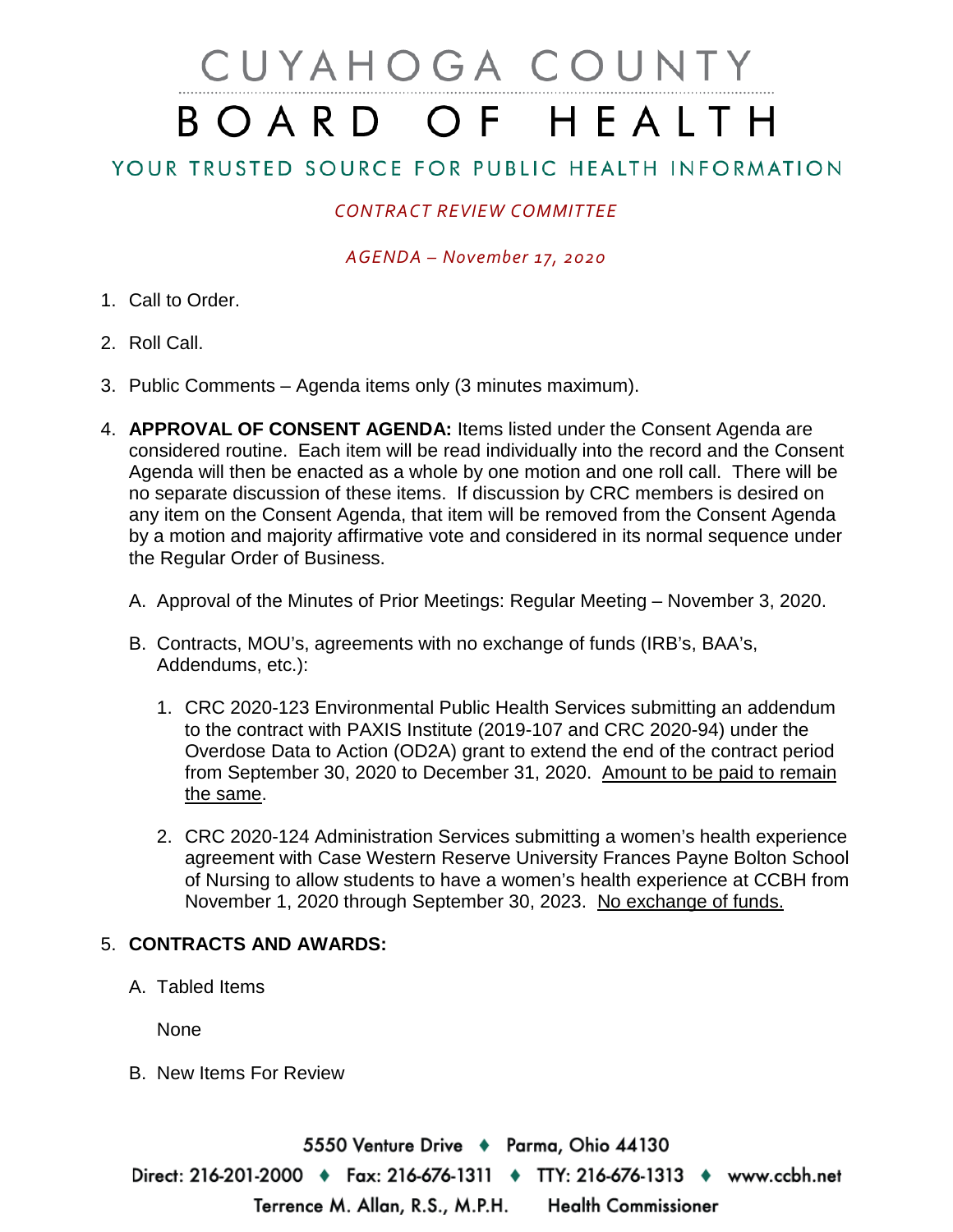1. Bid/Quote Openings ≥ \$25,000.00

*Lead Program*:

- a. CRC 2020-125 1167 Bender Ave and 12904 Phillips Ave (duplex) East Cleveland, Ohio 44112
- 2. Bid/Quote Openings < \$25,000.00

*Lead Program*:

- a. CRC 2020-126 1169 Winston Rd. South Euclid, Ohio 44121
- b. CRC 2020-127 2199 Edgerton Rd. University Heights, Ohio 44118
- c. CRC 2020-128 2040 Clarance Ave. Lakewood, Ohio 44107
- 3. Expenditures: Contracts < \$25,000.00
	- a. CRC 2020-129 Prevention and Wellness Services submitting a contract with The Baldwin Group, Inc. from December 1, 2020 through November 30, 2021. Amount to be paid to The Baldwin Group, Inc. is not to exceed \$1,166.84.

Purpose: To provide HDIS software used for CMH charting and billing and historical resource for Immunization clients.

Funding Source: 100% funded through CCBH General Revenue.

b. CRC 2020-130 Prevention and Wellness Services submitting a contract with Spokeo from November 17, 2020 through November 16, 2021. Amount to be paid to Spokeo is not to exceed \$599.40.

Purpose: To provide an on-line search engine to locate information for individuals and their partners who have been reported positive for HIV or Syphilis.

Funding Source: 100% funded through HIV/STI Prevention grant.

5550 Venture Drive → Parma, Ohio 44130 Direct: 216-201-2000 ♦ Fax: 216-676-1311 ♦ TTY: 216-676-1313 ♦ www.ccbh.net Terrence M. Allan, R.S., M.P.H. **Health Commissioner**